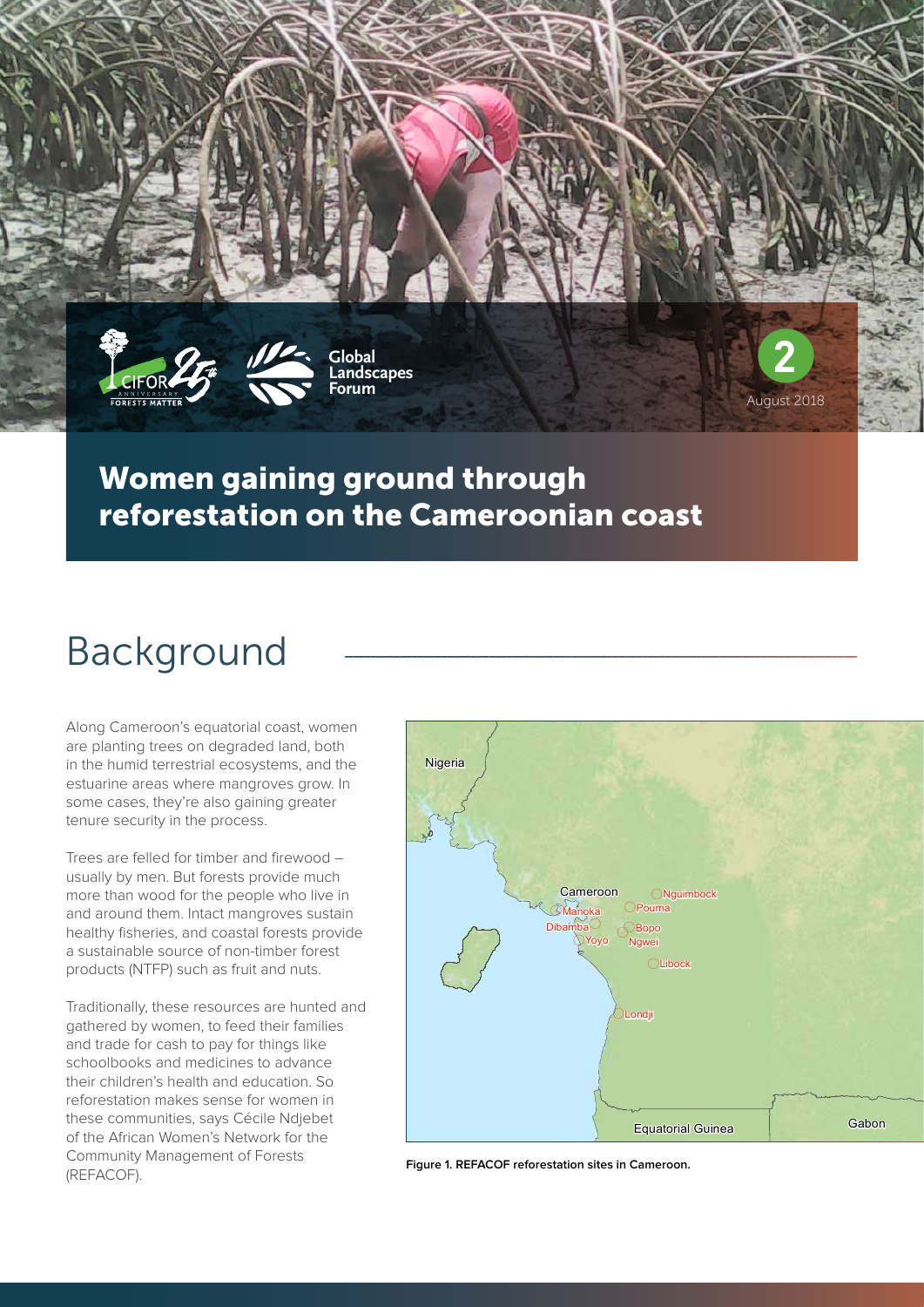However, in rural Cameroon, traditional patriarchal culture dictates that women can't own land, says Ndjebet. Married women can access land through their husbands in order to grow food and gather NTFP, explains Iris Flore Ngo Nken of Cameroon Ecology. But if their husband dies, that land will go to a male relative rather than his wife.

Women are often still motivated to plant trees, says Ndjebet, because it provides food security for the family in the near future, and will likely serve their male children further down the line. But greater tenure security would make a big difference for their own wellbeing, as well as that of their family. As such, REFACOF has worked with a number of groups to help make this happen.

## Taking action

In 2011-12, REFACOF supported the reforestation of degraded areas in three coastal community forests: Bopo, Libock and Nguimbock. Nurseries were established, and 68,000 trees planted over three years, with a 70% success rate; according to Ndjebet, a lack of resources tends to prevent the women from monitoring the trees intensively until maturity, which would likely bring the success rate higher.

Then, in 2014, they worked with eight women from the Coopérative des Pêcheurs de Londji (COOPEL, the Cooperative of Fisherpeople in Londji village) to restore three hectares of degraded mangrove forest, over a period of 6 months. There, the success rate was around 80%.

Later, in 2017, as part of a wider project on women's leadership in sustainable forest and farm management, women were supported to plant orchards in the coastal forest villages of Sanaga, Dibamba, Ngwei and Pouma. Through this project, seven hectares were planted over three months; the survival rate was 65% in this case, given it was the end of the rainy season and the beginning of a period of drought.

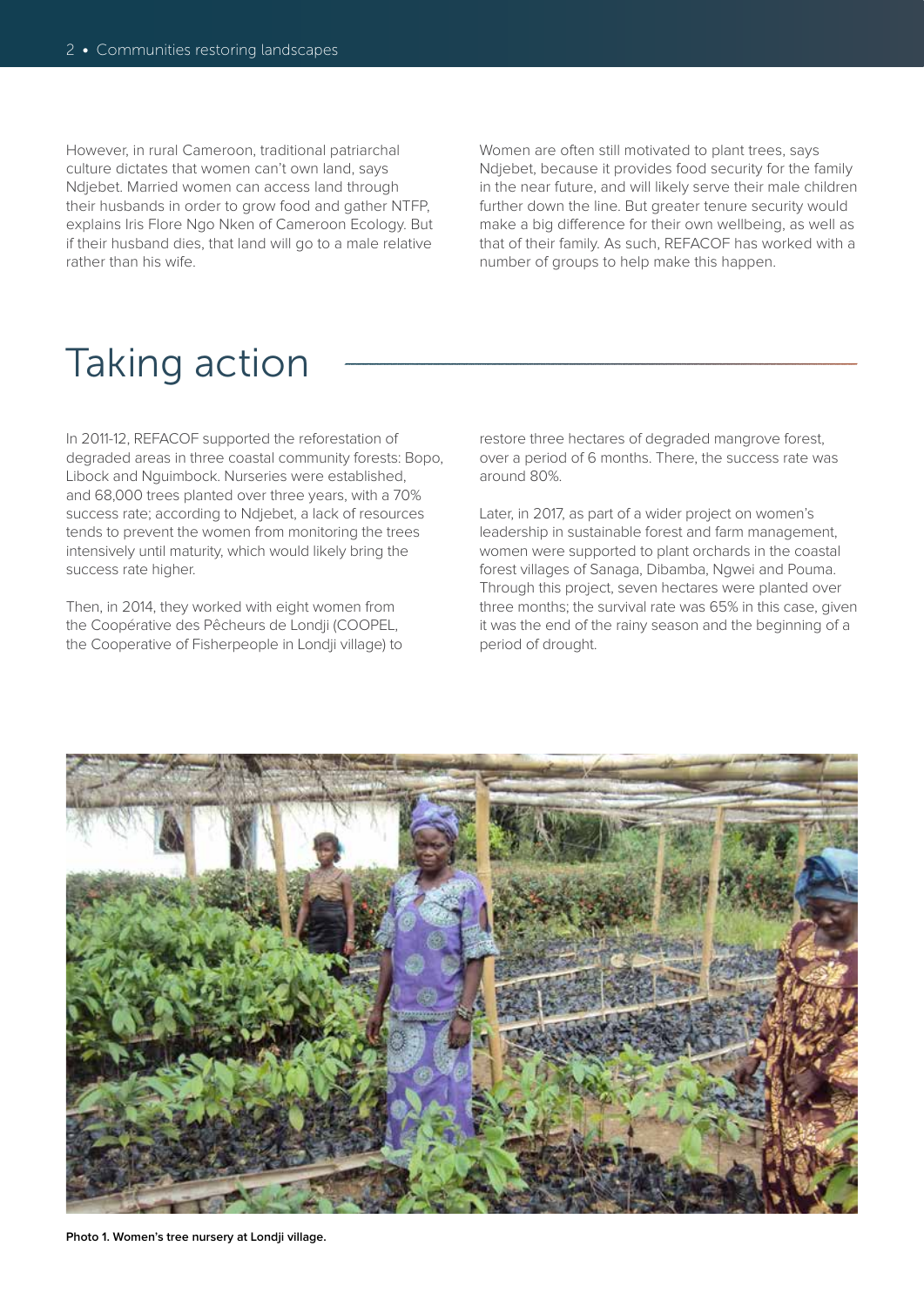### Challenges and success

Women's contested right to plant trees presents both the biggest challenge and the greatest opportunity for this project. So REFACOF knew that they had to be strategic. "We realised that to change things for women, we needed to work with the men, because they have so much power," says Ndjebet.

That's why they began working with chiefs and husbands in the coastal forest communities, persuading them to let women plant trees on degraded land, which is less valuable to the men since it does not yield highvalue timber.

"We say to them, "this will help with [mitigating the impacts of] climate change, and it will help your wife to feed you and your children,"" describes Ndjebet. "We share good practices and some good stories, and we show them the added value for their family's wellbeing," she says.

"Men generally recognize the great role women play in improving the families' living standards, " says Ndjebet, "but it is important for them to also agree that for the women to continue to play that role and even improve in that role, they need security to lands and forests. "

Usually, when the case is made in this way, men are "very happy" to comply, she says. Then, once they are permitted to plant trees, women can make use of the cultural construct whereby if someone plants trees on a piece of land it is considered a claim of ownership. "So even if her husband dies, if a woman's trees are there

then it will be understood as her claim on the land," says Ndjebet. "Then she cannot lose it. Because it shows the community that her husband has given her the authority to plant trees on that piece of land."

In the mangrove forests, the issue of tenure is not so easy to address, since there is no clear legal or regulatory framework governing these areas. But restoring mangroves remains crucial for women, in order to restore the fisheries on which they rely. "They have realised that the fish are disappearing with the mangroves," says Ndjebet. "And fish is so important for them. Not only for food security, but for income generation. So if they get the fish back, they will improve their economic situation."

So women have taken ownership of mangrove reforestation in the area, says Ngo Nken. Armed with new knowledge, resources and equipment, and upskilled in mangrove reforestation techniques, they are already restoring considerable areas where the trees have been felled.

However, according to the women involved, it's not all smooth sailing, says Ngo Nken. Planting mangroves in tidal areas requires intensive monitoring and specialist equipment, and these women have both limited financial resources and plenty of other demands on their time. Further, without secure tenure or reliable protection for the forests, it's difficult to trust that their considerable efforts will be worthwhile, and won't be squandered by opportunistic harvesters.

Men generally recognize the great role women play in improving the families' living standards, but it is important for them to also agree that for the women to continue to play that role and even improve in that role, they need security to lands and forests." "

– Cécile Ndjebet

African Women's Network for the Community Management of Forests (REFACOF)